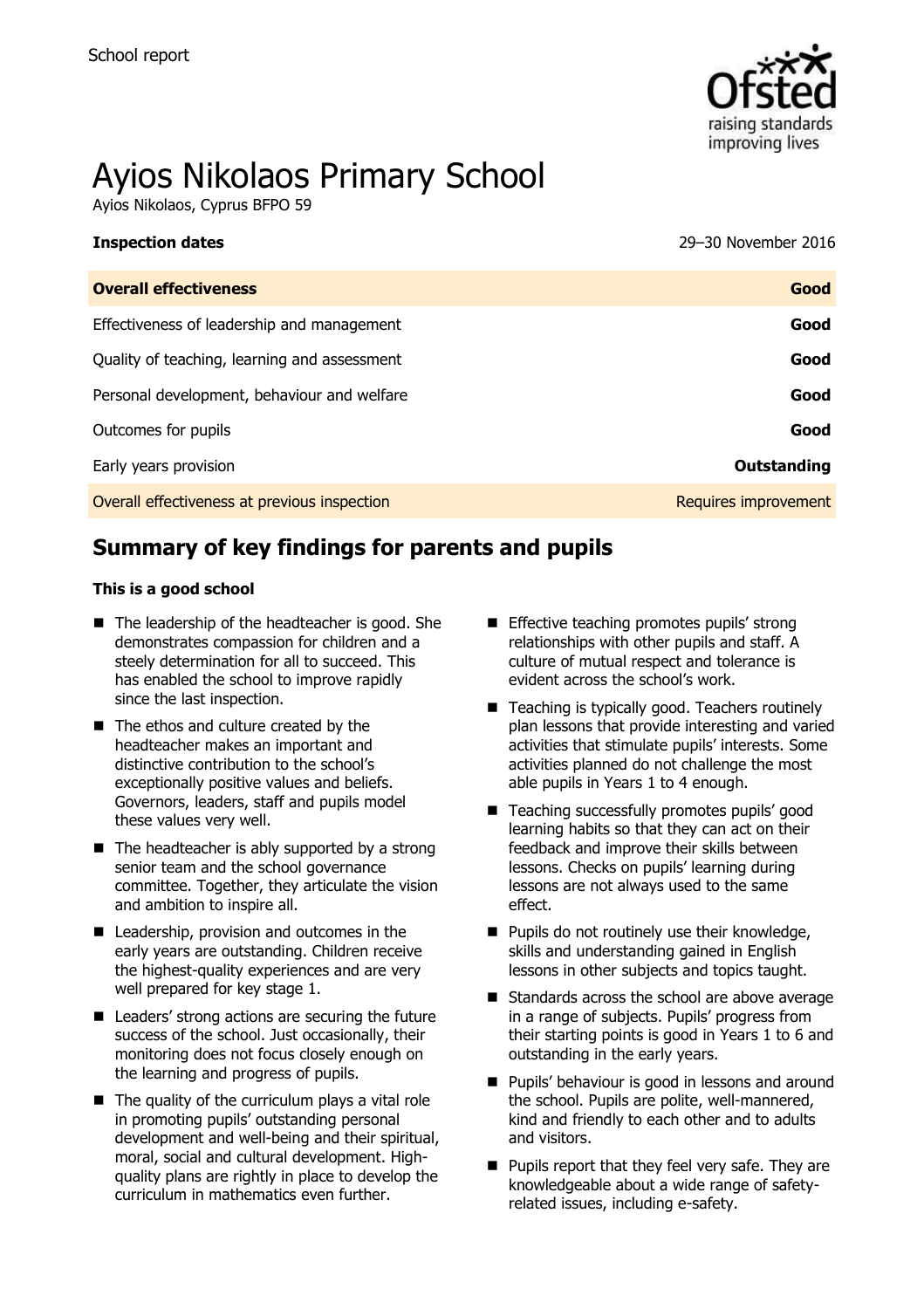

# **Full report**

### **What does the school need to do to improve further?**

- Ensure that teachers check pupils' learning throughout lessons, adapt activities and move pupils on more rapidly, especially the most able pupils in Years 1 to 4.
- Make sure that teachers insist on the same standard of grammar and spelling accuracy when pupils write in subjects other than English.
- Improve the quality of leadership and management by:
	- making sure that leaders place greater precision on the progress and learning of key groups of pupils when they monitor the quality of teaching and pupils' learning
	- developing the curriculum in mathematics to include problem-solving and reasoning and fully cover the requirements of the current national curriculum.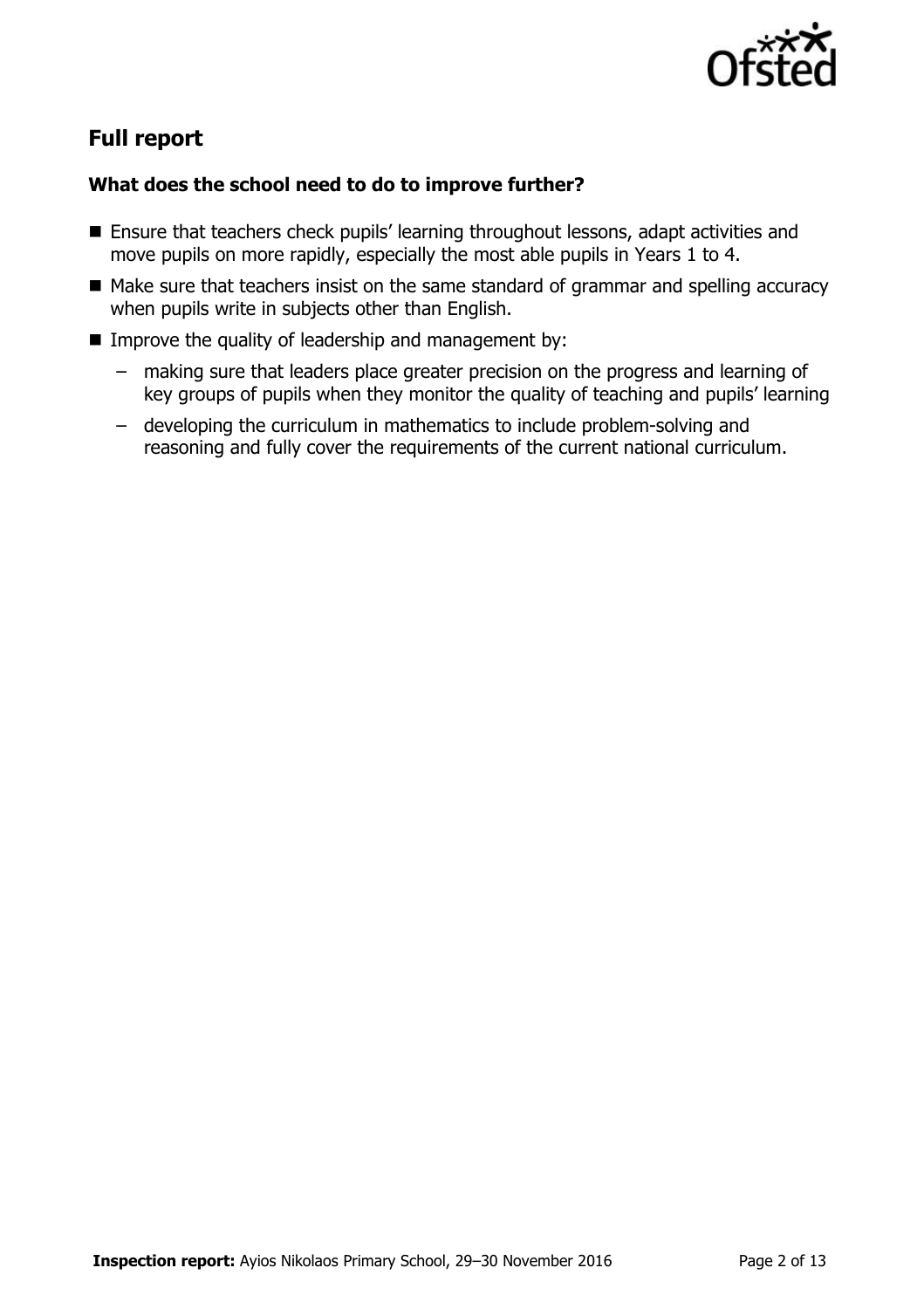

# **Inspection judgements**

#### **Effectiveness of leadership and management Good**

- Leadership and management at Ayios Nikolaos are effective at all levels. The headteacher provides high-quality leadership. She and her team have ensured that pupils' standards have improved since the time of the previous inspection. The school successfully delivers its mission of pursuing the values to provide a highly inclusive education for all those who work and learn here.
- Improving teaching so that it is the best possible quality and never less than good is the leaders' core purpose. The headteacher leads this aspect of work well. Systems to improve the quality of teaching are personalised to each individual. Leaders have a good understanding of what makes teaching effective for pupils at Ayios Nikolaos; they evaluate strengths and areas for improvement with skill. Occasionally, not enough precision or emphasis is given to evaluating pupils' learning and progress when conducting the wide range of monitoring activities.
- Leaders' checking of the education being provided at the school is effective and leading to measureable gains in pupils' knowledge and skills across all subjects.
- Leaders ensure that staff have many opportunities to develop their expertise for the benefit of pupils. Training is well planned; it is linked carefully to teachers' targets for improvement and the school development plan. Historical weak performance has been robustly tackled and teachers' strengths are now being used more widely to ensure that pupils' progress is consistently good.
- Middle leaders are unanimous in their view that they are well supported and held to account for their work. Effective training is further strengthening their impact on finding new approaches to improve teaching and pupils' learning.
- The curriculum is extremely broad and well balanced. It enables all groups of pupils to pursue their personal interests and academic development. The effectiveness of the curriculum is reflected in the strong progress pupils make as they move through the school. Leaders have developed high-quality plans to develop the curriculum even further in mathematics in order to fully meet the requirements of the current national curriculum and to further improve pupils' mathematical reasoning skills.
- The promotion of pupils' spiritual, moral, social and cultural education is impressive and contributes significantly to the welcoming ethos created at the school. Discrimination in any form is not tolerated. The school's chosen approach to teaching, with a strong emphasis on developing positive learning behaviours, builds pupils' skills of reflection well. Pupils are reflective not only about matters of faith and personal responsibility but also about their academic work and progress.
- Very carefully planned programmes of study, including the development of pupils' personal skills, provide an excellent foundation for pupils' appreciation of modern British values. Pupils' understanding is enhanced when experiences are blended with rich topics, such as 'The Journey of Life and Death – the ultimate quest'. Pupils' leadership skills are developed exceptionally well through a wide and varied range of activities, including the democratically elected school council.
- Staff at the school know the precise needs of each pupil very well. The detailed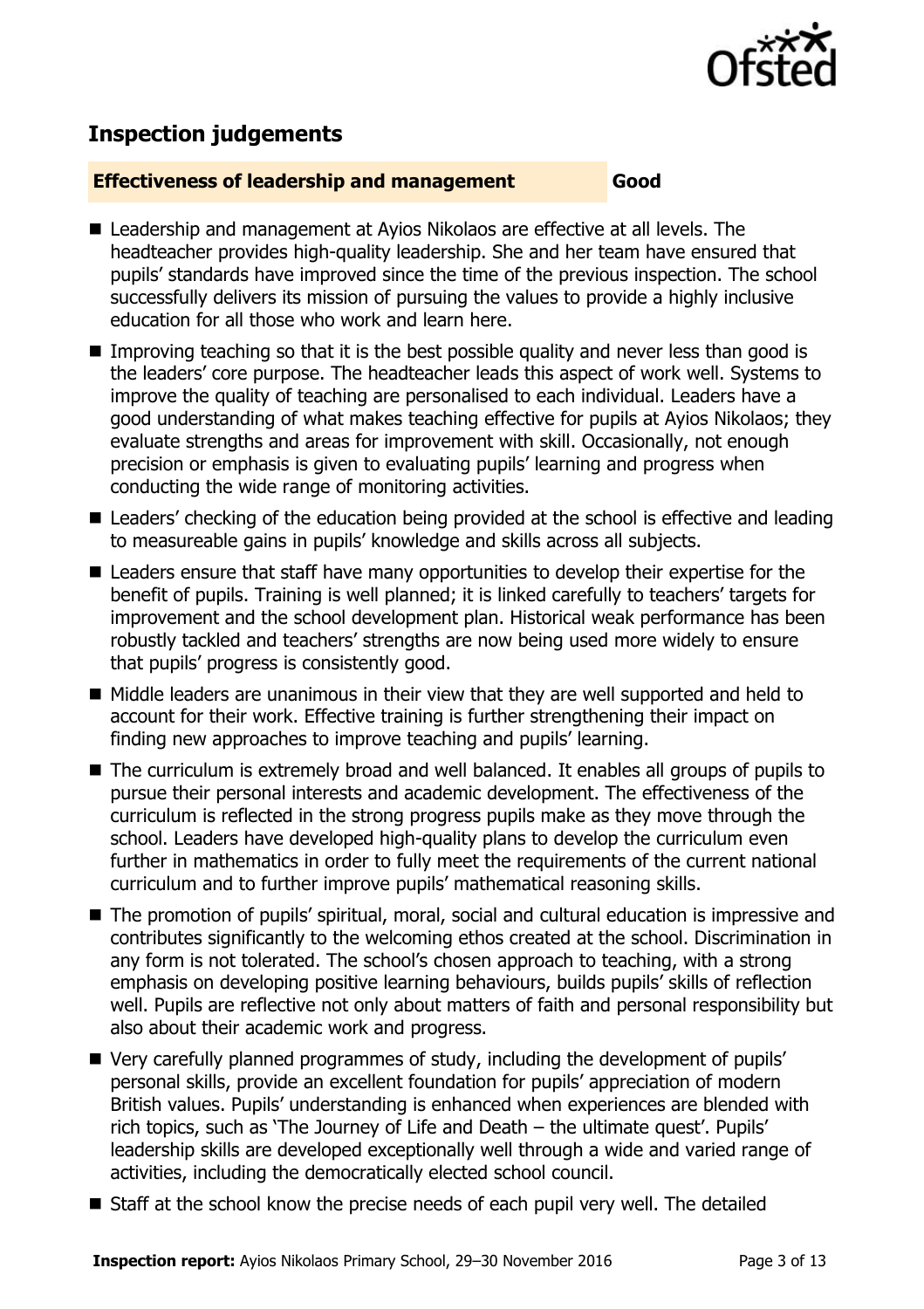

knowledge they hold is used very carefully to tailor support for each pupil. The additional resource allocated for those pupils who have special educational needs and/or disabilities is considered with care and attention to detail. Therefore, their personal and academic needs are met well and this ensures that they make progress at the same rate as their peers.

- The school's funding to increase pupils' participation in physical activity and improve their performance in physical education (PE) and sport is used effectively. Sporting activities are increasingly popular. A high proportion of pupils across the school enjoy taking part in competitive school sports. Activities and clubs, even for the youngest children, are very broad and range from table tennis to trampolining. The wellresourced playground and hall increase opportunities for high-quality whole-class PE and sport.
- **Parents value the quality of education the school provides for their children.** Satisfaction with the school is therefore high. Nearly all parents who responded to Parent View indicated that they would recommend the school to another parent. Positive responses to all the questions posed are higher than those found typically for primary schools. Parents spoken to, when dropping their children to school, were also very positive about the school.

#### **Governance of the school**

■ The school governance committee (SGC) has gone through many changes over the last 12 months. Committee members have ensured that, through effective recruitment, the committee now has a good blend of skills on which to draw. As a direct result of their actions, standards are rising rapidly across the school. Governors have a good understanding of the strengths of the school, as well as the areas that still need to improve. The minutes of SGC meetings are detailed and evaluative. Reports are regularly produced and demonstrate clearly how governors hold school leaders to account for the performance of the school. Any concerns about pupils' safety and wellbeing are followed up rigorously by committee members, who have a sharp understanding of all welfare matters.

### **Safeguarding**

- All involved in the school community are deeply committed to keeping pupils safe. The necessary checks are made to confirm that those who wish to work with children are suitable. Leaders ensure that all staff receive up-to-date training to be able to identify and swiftly act on signs of risk or harm. Thorough written records provide a high degree of reassurance in the way incidents are immediately picked up and tackled. Pupils and parents are confident that issues are followed up.
- The strong emphasis on pupils' personal development promotes their positive behaviour. Respect and courtesy are the norm. De-escalation strategies are emphasised through agreed anti-bullying and behaviour approaches. Where pupils may display some inappropriate behaviour, leaders have appropriate strategies and training in place for staff to deal with any incidents safely. Effective links are evident with a range of outside agencies to cater for vulnerable pupils. The leadership team has ensured that all safeguarding arrangements are fit for purpose and records are detailed and of high quality.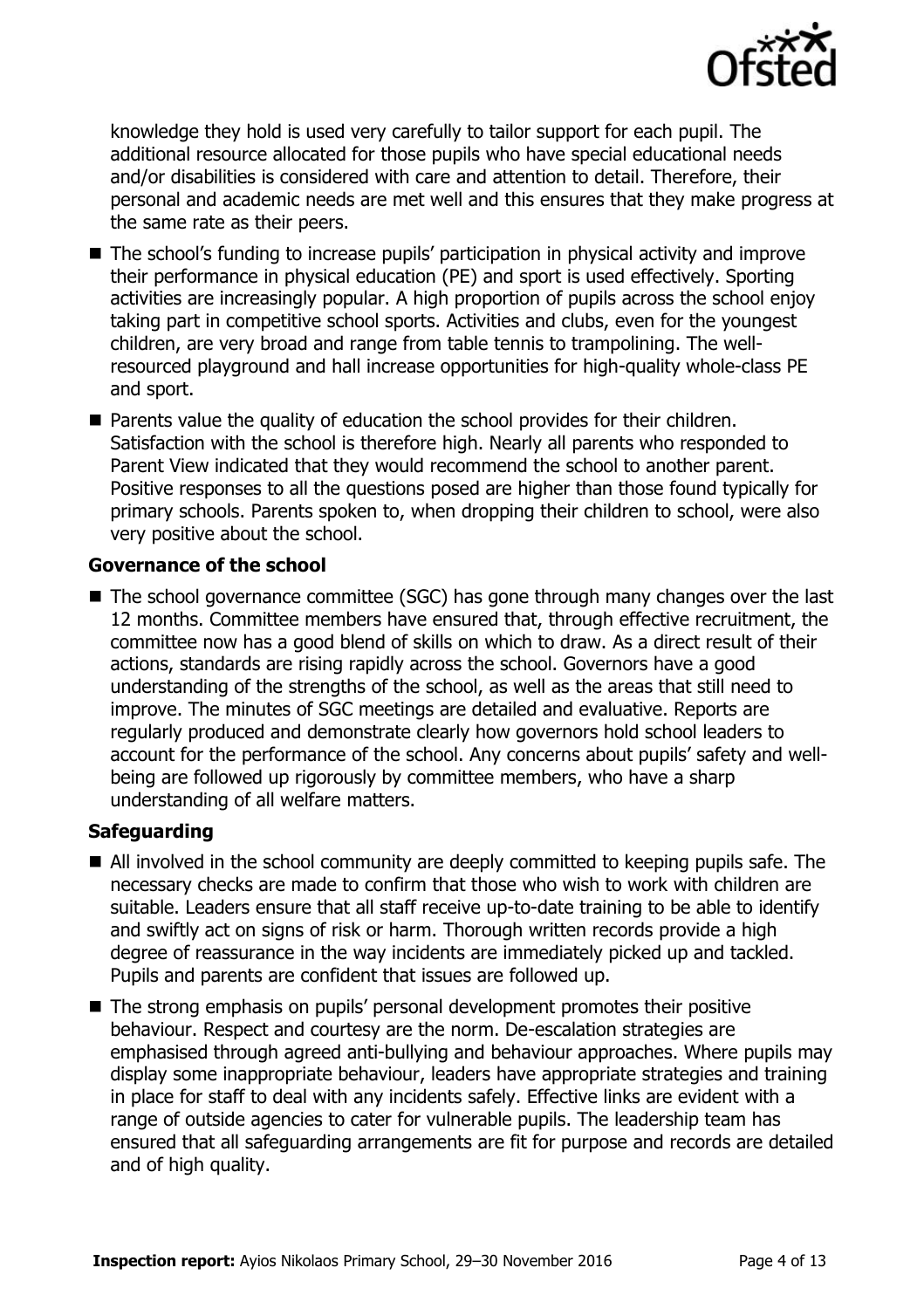

#### **Quality of teaching, learning and assessment Good**

- The consistently good quality of teaching is underpinned by teachers' excellent understanding of each pupil's personal needs. Teachers also use their strong subject knowledge and understanding to plan interesting and exciting sequences of lessons that meet pupils' academic needs well. The high expectations teachers set for pupils are enabling all to progress well in a range of subjects.
- Lessons are well planned and carefully tailored to meet the individual needs and aptitudes of most pupils. Teachers make effective use of the school's assessment system to identify what pupils know, understand and can do to ensure that pupils are given the right amount of support or challenge. The good subject knowledge of teachers enables them to track the progress of pupils through different aspects of the curriculum closely.
- The school's chosen approach of teaching helps pupils to reflect successfully on their learning. Information is used to provide interesting, or sometimes controversial, views and work which effectively promotes a deeper understanding and wider curiosity about learning.
- The teaching of English is effective. This helps pupils to be clear both in expressing themselves and in becoming proficient and enthusiastic readers. Pupils' writing skills are promoted and developed well in English lessons. Their handwriting and presentation of work is of a good standard. Pupils write confidently for a range of different purposes and contexts, for example when creating leaflets explaining how they made robots at the local secondary school as part of the 'Mighty Metals' topic. However, pupils do not always apply their knowledge of spelling and grammar to other subjects and therefore the standard of their writing in other curriculum areas is not as high.
- Teachers use their skills well to check and guide pupils in their learning between lessons. The information is used to challenge most pupils, stimulate their engagement and prompt further exploration. The quality of teachers' questioning, along with their classroom management, has improved since the last inspection. However, questioning does not always check pupils' learning closely enough during lessons so they can be moved on more rapidly. Consequently, some pupils' learning falters, especially the most able in Years 1 to 4.
- The range of approaches used in mathematics lessons is supporting pupils' learning and developing their understanding of mathematical concepts well. Clear instructions develop pupils' knowledge of two- and three-dimensional shape properties. Additional activities effectively challenge the most able pupils in Years 5 and 6, for example through linear sequencing patterns and puzzles. Overall, however, planned activities do not place enough emphasis on developing pupils' reasoning and problem-solving skills in order to secure their deeper mathematical thinking.
- Work in pupils' books illustrates a wide range of interesting and varied tasks. Themes, such as 'What happens when I fall asleep?' and 'The Suffragettes', capture pupils' imagination and promote their inquisitiveness. Teachers' marking and feedback is thorough and follows the school's policy of providing clear guidance for pupils' next steps in learning. Pupils are clear about how to act on any points provided.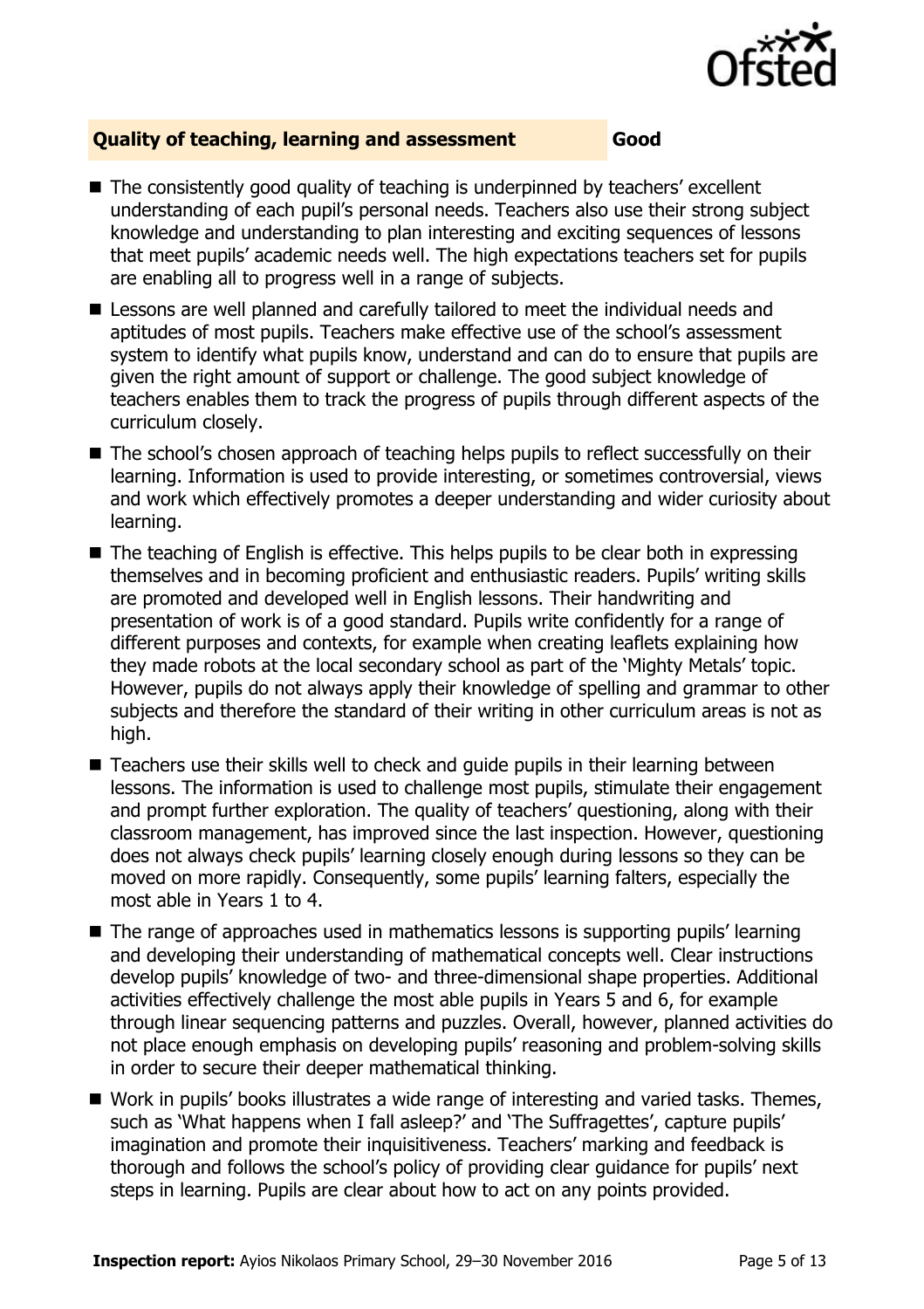

- Other adults are a vital part of the team and its success in this school. They support pupils well in lessons through high-quality support and challenge, helping pupils to develop their basic English and mathematical skills as well as support their learning in other subjects across the curriculum. Around the school, they support pupils during lunchtime, assist with supervision at breaktimes and run additional clubs.
- Homework is used well to supplement lessons, reinforce learning or prompt further enquiry.

### **Personal development, behaviour and welfare Good**

#### **Personal development and welfare**

- The school's work to promote pupils' personal development and welfare is outstanding.
- **Pupils have a very well-developed understanding of how to be a successful learner. In** lessons they debate and discuss their learning in a considered and thoughtful manner. Pupils' deep understanding of others' views is reflected in the harmonious way they work and learn together.
- All parents who responded to Parent View reported that they feel their child is safe in school. Pupils also report that they feel safe at all times. Pupils spoken to showed a deep understanding of what it means to say you feel safe.
- **Pupils report that they feel very safe because aspects of safety feature strongly in the** school's curriculum, such as how to light fires at the Forest School. Pupils have a very mature and well-developed understanding of how to keep themselves safe in a variety of situations in and out of school.
- **Pupils have been taught how to keep safe when using new technologies and are** confident about what to do and who to talk to if they feel unsure about something. They develop a good understanding of how to use social media safely when reviewing their reading books using the secure online peer review system. The secure discussion forum for pupils in key stage 2 provides a highly safe and effective environment to practise social media communication online.
- Care for those pupils who need additional support is thorough and well documented. Strong working relationships with a range of outside agencies, such as the army welfare services, help to ensure the safety of these pupils. Those pupils who join the school other than at the normal times are helped to settle very quickly so that no time is lost with their learning.
- Planned activities prepare pupils very well for life beyond school. Pupils' understanding about how their learning in design and technology may help them in the future is developed well when working alongside the Royal Engineers to construct and evaluate bridge designs. Such experiences bring learning to life for pupils in real contexts and develop their understanding of how to apply their learned personal skills to everyday living.

### **Behaviour**

- The behaviour of pupils is good.
- **Pupils display positive attitudes to learning across a range of subjects. Those who**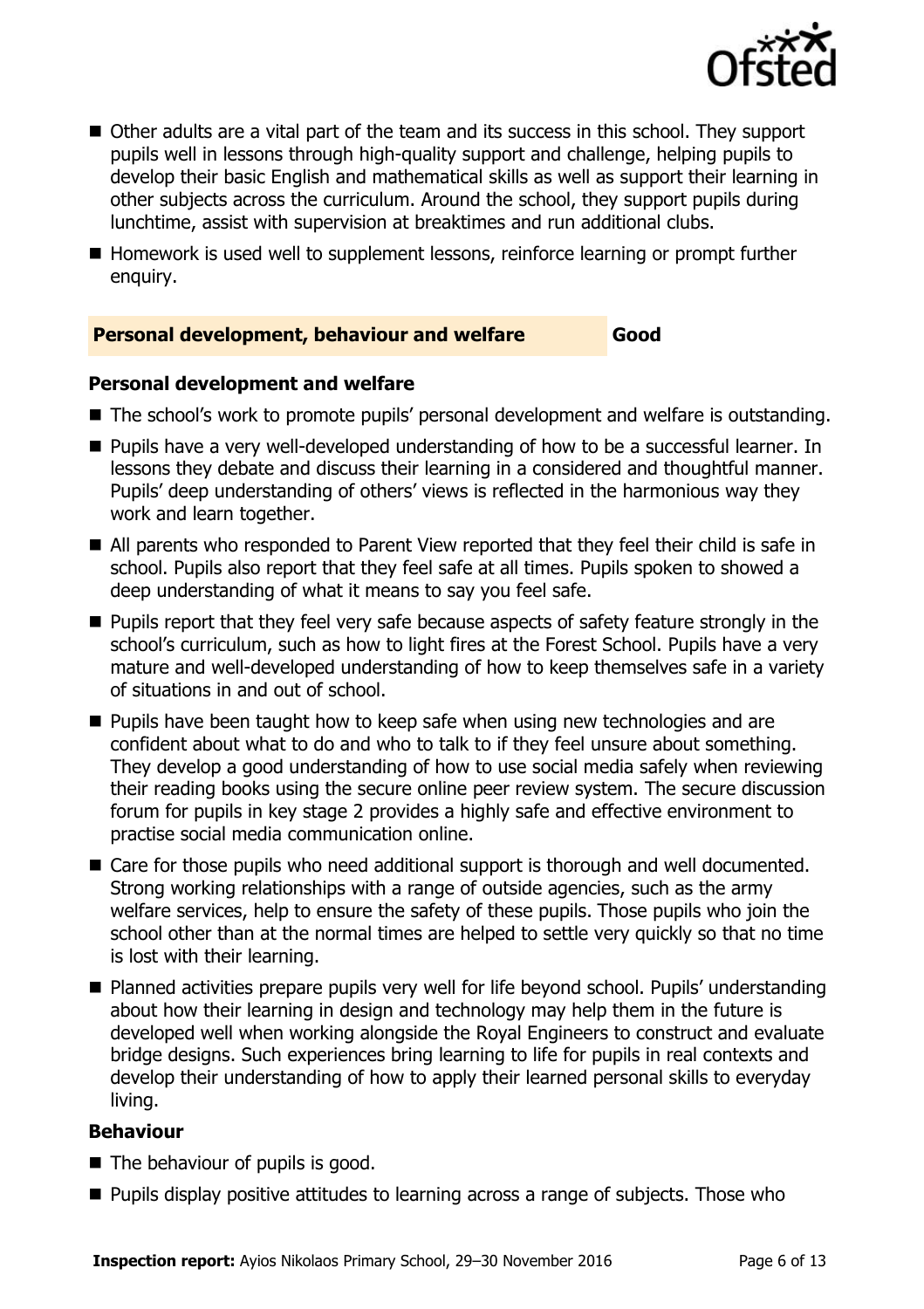

spoke with an inspector in lessons, around the school and in meetings were equally positive about all aspects of the school. Pupils are especially welcoming of the way everyone at the school looks after them and prepares them for life after Ayios Nikolaos, and beyond school.

- Behaviour in lessons is typically good. Pupils are confident that any issue, no matter how minor, will be dealt with. They are proud of the part they play in the life of the school. Pupils conduct themselves with pride. Around the school, they are polite, calm, orderly and, most of all, friendly. The school environment is immaculate, with not one sign of litter to be seen, reflecting the way pupils care about themselves, each other and their school.
- The welcoming school culture and ethos permeate all aspects of the school's work, including daily teaching. Most pupils develop a mature approach to managing their own learning behaviour. Their well-developed reflection skills, teamwork and ability to cooperate with each other play a strong part in their academic achievement and, in particular, their personal development.
- Most parents who responded to Parent View agree that pupils are well behaved. Staff also state that pupils' behaviour is of a good standard. Absence rates are consistently below the national average. Systems to follow up absence or missing children are thorough. There have been very few exclusions for the past three years.
- Current pupils keenly shared their positive views of behaviour with inspectors. All hold a deep understanding of different types of bullying and report that it is infrequent at the school. The high number of pupils who join are welcomed wholeheartedly into the school community. Inspectors spoke to a number of parents whose children joined the school other than at the normal times. They were pleased about the school's profoundly positive impact on their children's confidence, attitude and progress since they started at the school.

#### **Outcomes for pupils Good Good**

- Children in the early years make outstanding progress. Throughout the nursery (FS1) and Reception (FS2) provision, children experience a very wide range of stimulating activities and teaching that leads to their rapid and sustained progress. Over the last few years, outcomes at the end of FS2 have been well above the national average for all areas of learning.
- The proportion of pupils reaching the expected standard in the Year 1 phonics screening check has been above the national average for the last two years. Highquality, precise and lively teaching of phonics indicates that this positive trend is likely to continue for all pupil groups.
- The design and delivery of the curriculum plays a strong part in pupils' good academic progress and their outstanding personal development.
- **Pupils make good progress from their different starting points throughout the school.** School records show that children make rapid progress through early years from levels of skill typical for their age. School data and work in the books of key stage 2 pupils show that the proportion of pupils making the expected, and better than expected,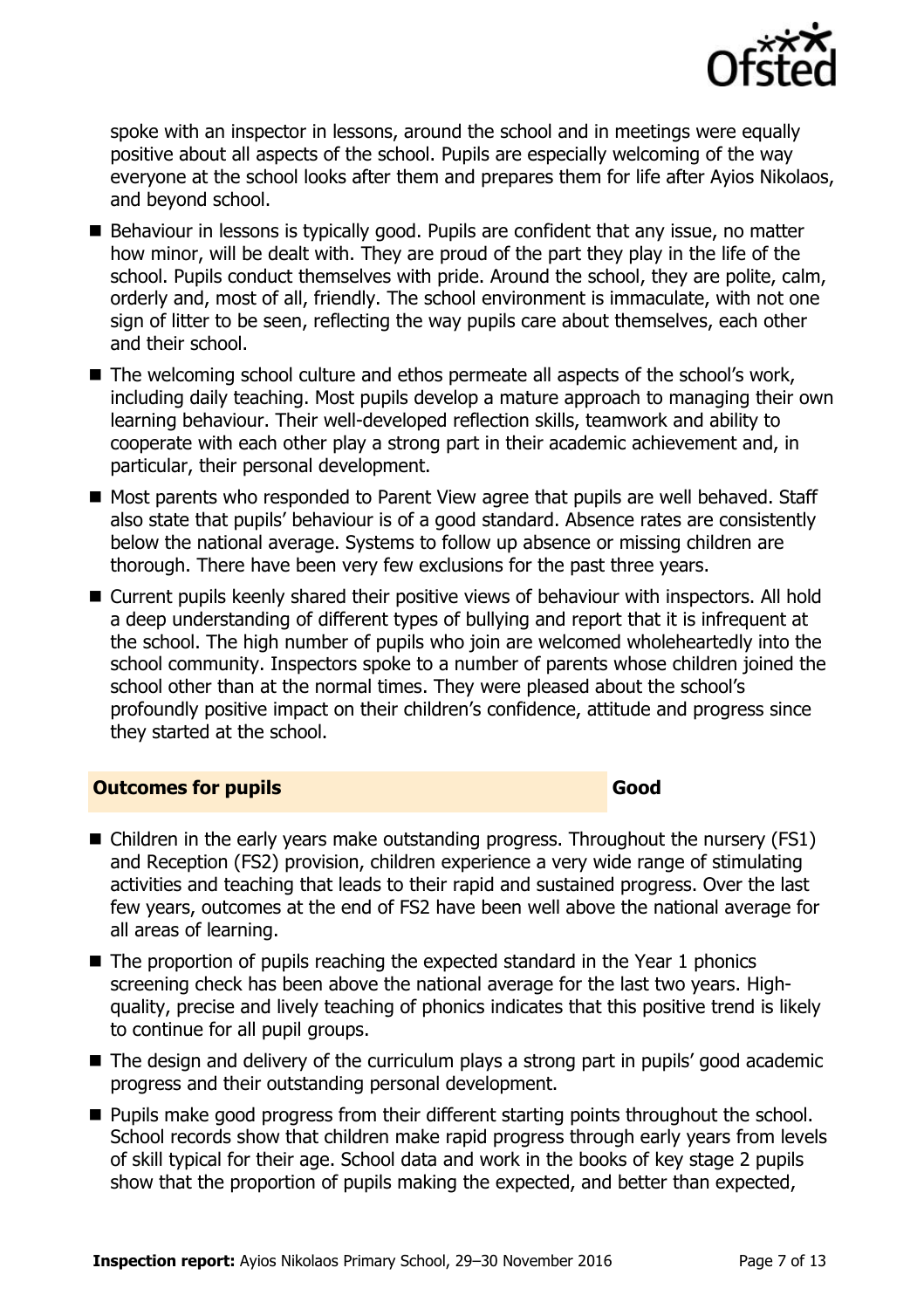

rates of progress is above average when compared to the national figures.

- In response to effective teaching, rates of progress are good overall for pupils currently at the school. This reflects the school's successful efforts to ensure that the quality of teaching is equally strong across the school.
- **Pupils who have special educational needs and/or disabilities are catered for well. They** receive personalised support and challenge during daily lessons. Close liaison with external specialists and agencies enables bespoke academic plans to be devised. These are delivered with high quality. Consequently, these pupils make good gains in confidence and thrive academically, progressing at similar rates to their peers.
- The older most able pupils respond enthusiastically to the stimulating challenges presented to them. Pupils are provided with additional challenge when working alongside secondary-age pupils at King Richard's School. Older pupils demonstrate a good understanding of mathematical formulae, for example to solve problems involving the area and circumference of circles. However, the same level of expectation and challenge is not evident for most-able pupils in Years 1 to 4, and therefore their progress is slower.
- **Pupils'** reading skills develop rapidly due to the interesting and varied themes and topics covered. Teachers build on the strong, lively and engaging teaching of phonics successfully further up the school through spelling, punctuation and formal grammar activities in the English curriculum. High-quality, challenging texts sustain the older most able pupils' strong learning and provoke challenging debates on topics.
- A large number of pupils arrive or leave other than at the normal times. Regardless of their starting points, needs or abilities, pupils quickly make up any lost ground from the moment they start. When pupils leave at the end of Year 6 they typically reach aboveaverage standards in reading and mathematics.
- Teachers use their good subject knowledge of writing to plan tasks that enable pupils to practise their skills in English lessons. However, the same level of expectation is not always evident in other areas of the curriculum. This is one of the reasons that standards in writing lag slightly behind other subjects.

#### **Early years provision CONSTANDING TO A RESEARCH CONSTANDING TO A RESEARCH CONSTANDING TO A RESEARCH CONSTANDING TO A RESEARCH CONSTANDING TO A RESEARCH CONSTANDING TO A RESEARCH CONSTANDING TO A RESEARCH CONSTANDING TO**

- The leadership of the early years is outstanding. Leaders ensure that children get off to a flying start through highly effective liaison between the FS1 and FS2 classes. Close working and sharing of information means that the transition process for children who move into Reception is seamless.
- Staff prioritise keeping children safe. They work carefully with parents at all times to make sure that children's personal and emotional needs are developed just as effectively as their academic learning. Children feel very safe and their attitudes and resilience to tackling new activities and learning are extremely impressive.
- Staff develop very supportive relationships with and between children. As a result, children relish the chances they get to learn with and from each other. This underpins their highly successful progress during Reception, especially in developing their communication, language and literacy skills. For example, children avidly discuss poetry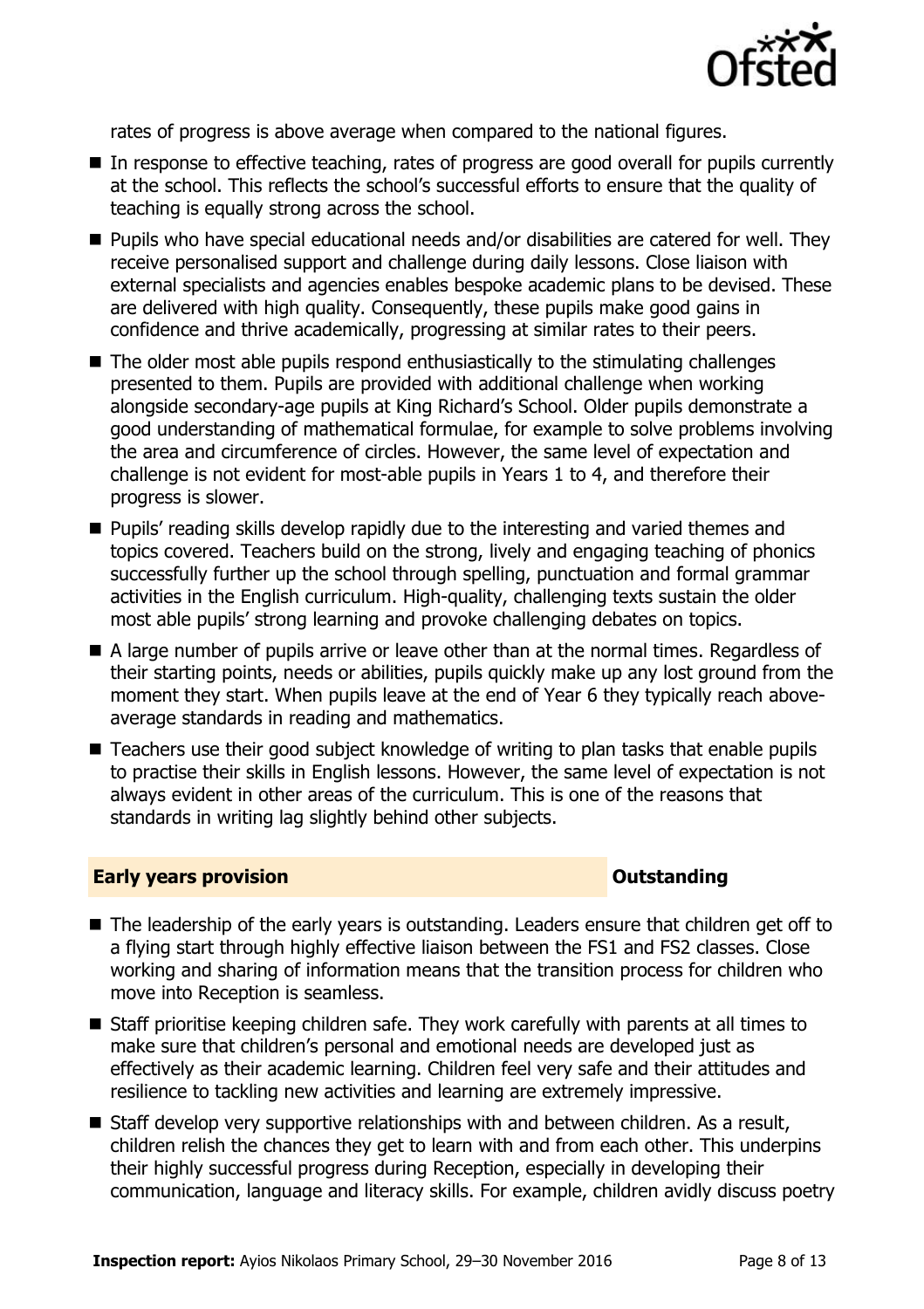

when reading with adults and develop their knowledge of sounds. Two children enjoyed playing with sounds when imagining 'zooming to the moon' as part of their topic on space.

- Children also make large gains in developing their self-confidence and readiness to learn. Children greatly enjoy their learning and behave extremely well. This is because they are equally included in a stimulating range of indoor and outdoor learning experiences.
- The Forest School adds considerably to children's positive experience in Reception. Children develop their imagination and an awareness of space when climbing trees and branches. They develop good levels of basic control to cut up sticks and grip equipment. They learn about safety when collecting firewood.
- Children learn equally well when choosing their own practical work. This is because adults watch and listen carefully to each child during activities. The moment any child becomes disengaged, staff act swiftly to support them. If necessary, staff adapt an activity, prompt a further challenge or move on to different activities to restore or maintain the child's interest.
- Teachers and teaching assistants use the information they know about children to carefully plan the next steps in each child's learning journey. Staff noticed that children's understanding of people and their communities required further improvement so planned activities to promote this aspect of the curriculum. For example, children carefully used their developing writing skills to label food bought during role-play activities from the imaginary shop. High levels of concentration, thinking and perseverance were evident.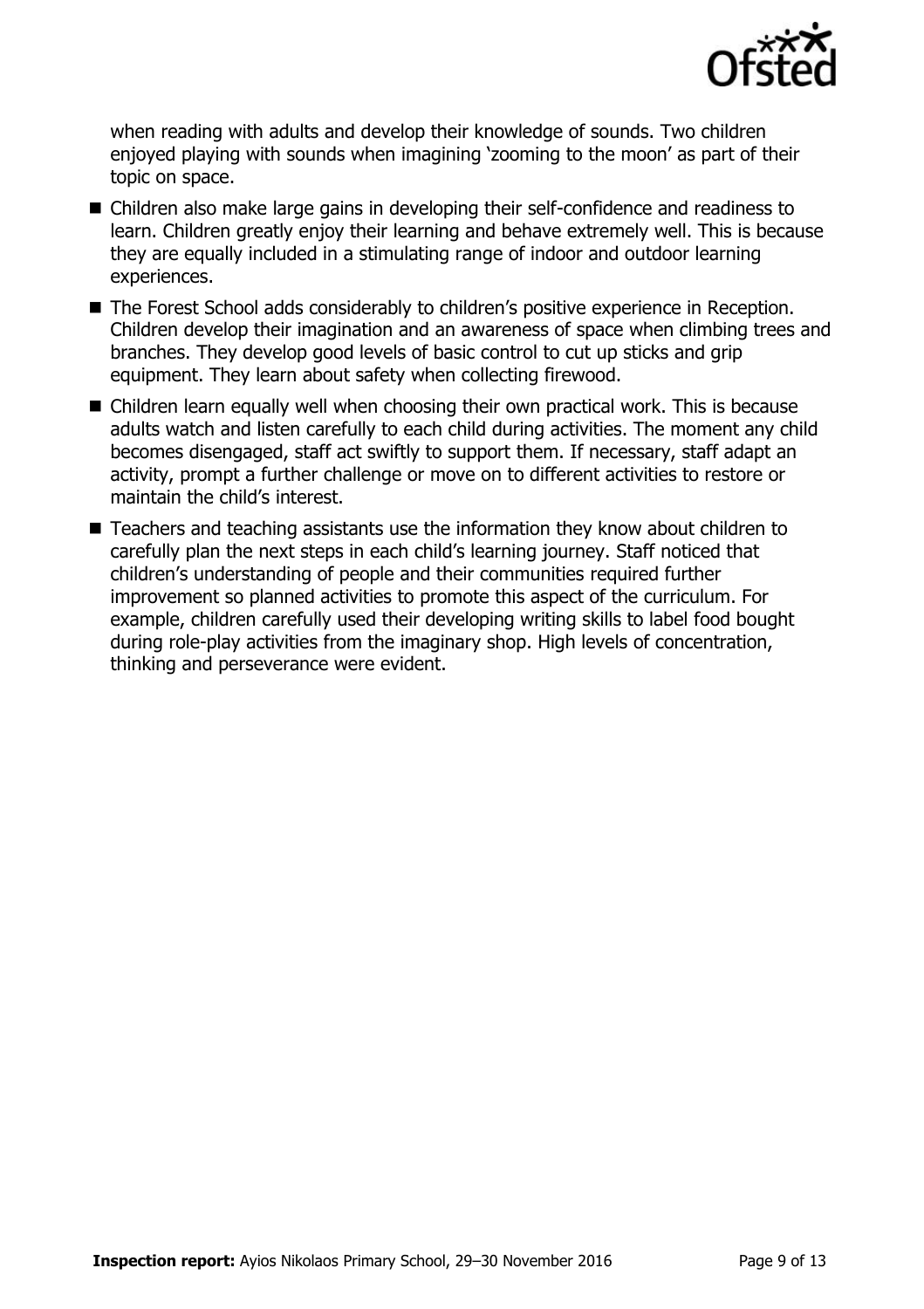

# **School details**

| Unique reference number  | 132414                      |
|--------------------------|-----------------------------|
| Local authority          | Ministry of Defence Schools |
| <b>Inspection number</b> | 10019064                    |

This inspection of the school was carried out under section 5 of the Education Act 2005.

| Type of school                      | Primary                                                      |
|-------------------------------------|--------------------------------------------------------------|
| School category                     | Ministry of Defence                                          |
| Age range of pupils                 | 3 to 11                                                      |
| <b>Gender of pupils</b>             | Mixed                                                        |
| Number of pupils on the school roll | 132                                                          |
| Appropriate authority               | Ministry of Defence Schools                                  |
| Chair                               | Nat Baker                                                    |
| <b>Headteacher</b>                  | Sarah Baillie                                                |
| Telephone number                    | 0035 2395 7548                                               |
| Website                             | www.school-<br>portal.co.uk/GroupHomepage.asp?GroupID=723205 |
| <b>Email address</b>                | ayn.secretary@sceschools.org                                 |
| Date of previous inspection         | 8-9 October 2014                                             |

### **Information about this school**

- Ayios Nikolaos is a smaller-than-average primary school with a nursery (FS1). Children attend the nursery for part of the day.
- The school serves the children of British Forces and civilian families based at Ayios Nikolaos station.
- The proportion of pupils for whom English is an additional language and the proportion of pupils from minority ethnic backgrounds are both below average.
- In common with many other Ministry of Defence schools, the number of children and staff who join or leave other than at the normal times is very high. Most of the movements are continuous rather than whole-unit movements. 93% of all pupils either left or joined the school in the 2015/16 academic year.
- Since the last section 5 inspection, there have been a number of significant changes to the SGC and support staff. The current chair of the SGC has been in post since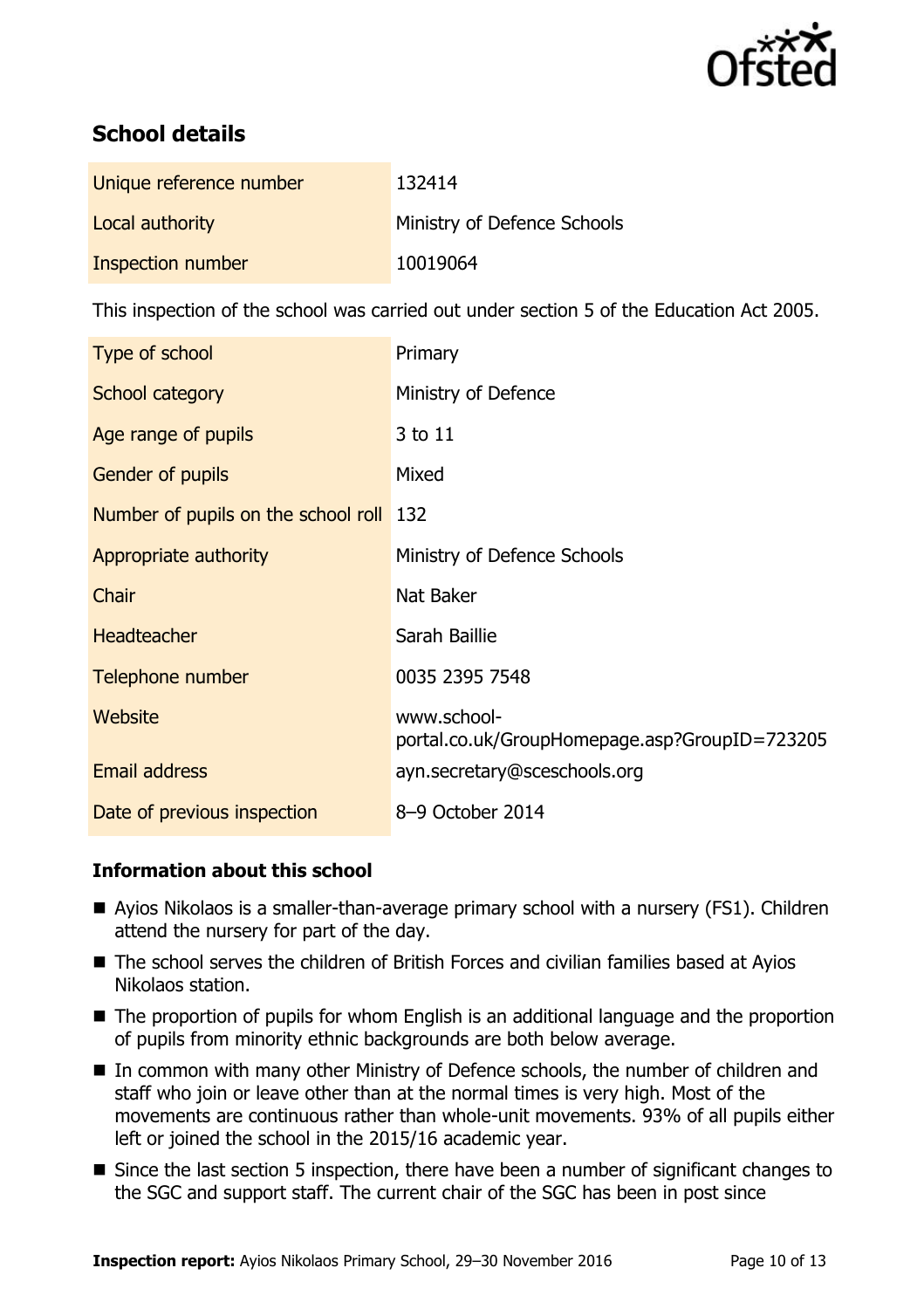

January 2016 and the vice-chair since September 2016.

- The proportion of pupils who have special educational needs and/or disabilities is above average.
- The school does not receive any pupil premium or sports premium funding. The school uses its delegated funding to support the development of sports and PE in the manner typically seen of schools in England.
- The school meets the government's current floor standards, which are the minimum expectations of pupils' attainment and progress in English and mathematics by the end of Year 6.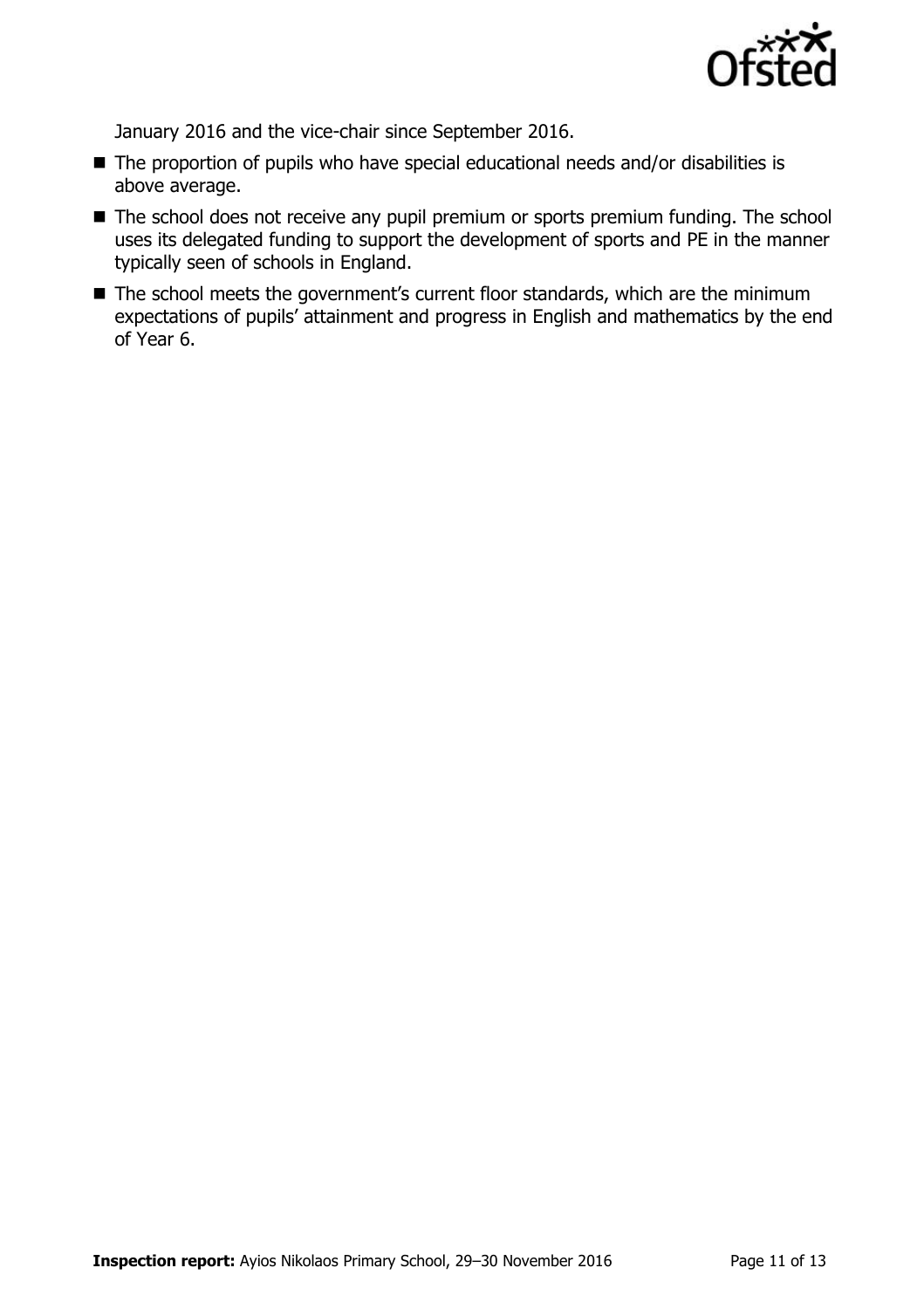

## **Information about this inspection**

- The inspectors observed learning in lessons. They reviewed pupils' work, talked to pupils in lessons and analysed samples of work across a range of subjects.
- $\blacksquare$  Meetings were held with different groups of pupils to discuss their views about the school and to listen to pupils with a range of abilities read.
- Inspectors held discussions with senior leaders, middle leaders and seven members of the school governance committee, including the chair.
- Inspectors viewed a range of documents, including information on pupils' achievement, the school's current assessment information and its summary selfevaluation report. They also looked at the school's improvement plan, documents relating to safeguarding and records of behaviour and attendance.
- The inspectors took account of the 45 responses to the online questionnaire, Parent View, and spoke to some parents at the beginning of the school day.

#### **Inspection team**

Richard Light, lead inspector **Her Majesty's Inspector** 

**Catherine Leahy Exercise Serverse Exercise Serverse Exercise Serverse Exercise Serverse Exercise Serverse Exercise Serverse Exercise Serverse Exercise Serverse Exercise Serverse Exercise Serverse Exercise Serverse Servers**